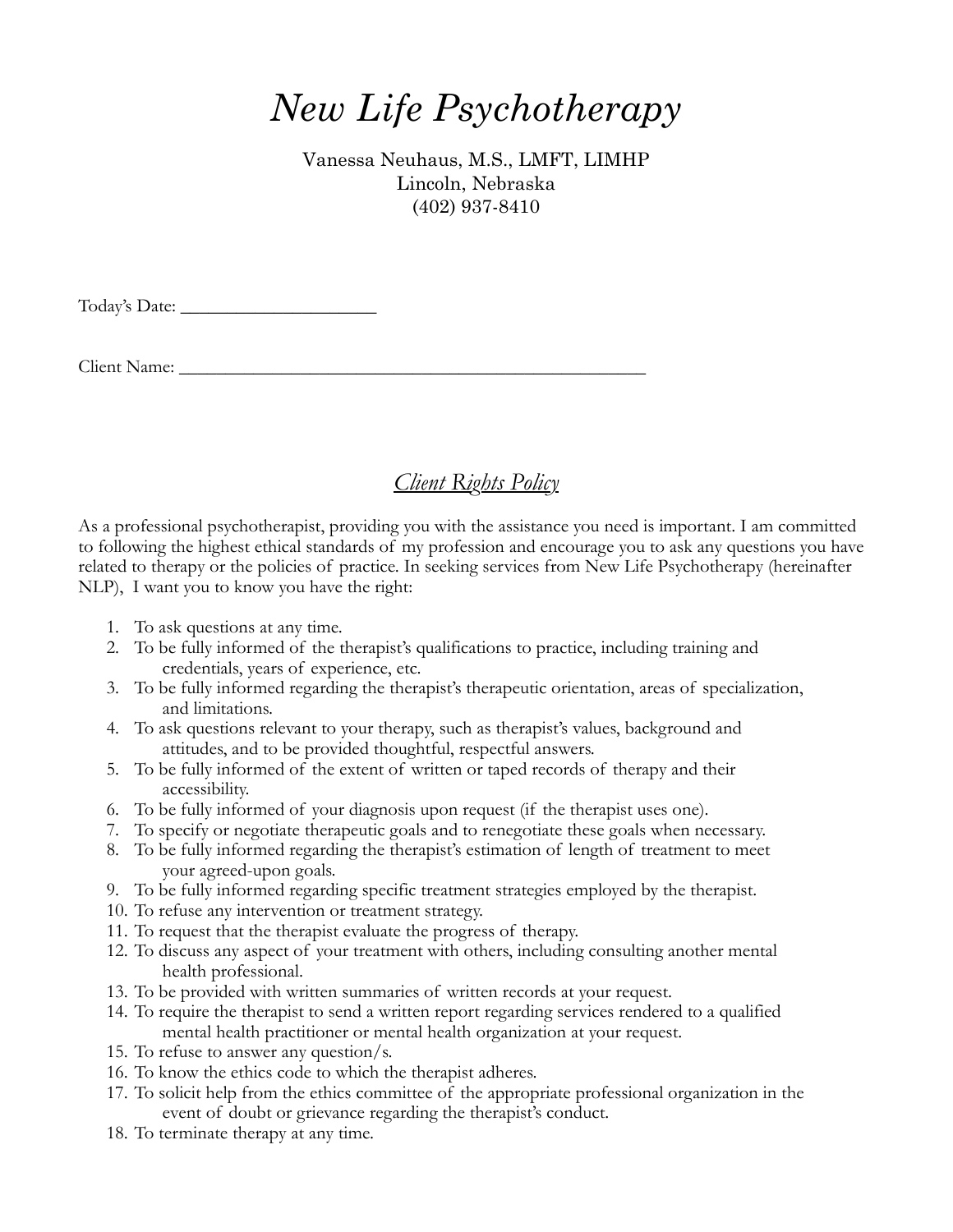### *Confidentiality*

Records of the identity, prognosis, or treatment of any client are confidential and will be disclosed only with the written consent of the client, the client's legal guardian, by order of the court of competent jurisdiction, or as otherwise required by law. It should be noted that I am required by law to report any information which I receive pertaining to child abuse or neglect. In addition, if I become aware that a client is acutely suicidal or is intending to harm another individual, I am required by law to take the steps necessary to prevent this action, including notification of the police or the threatened party.

### *Office and Financial Procedures*

The initial intake session typically takes 60-75 minutes. Subsequent psychotherapy sessions are usually 50-60 minutes in length, unless otherwise arranged or circumstances warrant (EMDR and couple's sessions can take up to 90 minutes). Following the first session, an attempt is made to establish a regularly scheduled appointment time consistent with the frequency of appointments needed. If you cancel a session within 24 hours prior to the session, you will remain responsible for the session and will be charged a fee of \$25.00. Cancelations must be made with a 24-hour notice to avoid a charge to your account.

There is generally no charge for brief (5-10 minute) telephone consultations between sessions with your therapist, unless the contact is occurring on a regular basis (typically more than once a week). For extended or frequent emergency contacts between sessions, additional charges will be assessed to the client at the rate normally charged. Additional charges are also made for the administration and scoring of tests, writing reports, scheduled consultations with a psychiatrist, other professional or family member, or involvement of a co-therapist.

The client/guardian is responsible for payment of the fee for each session at the time of the session, unless other arrangements are made in advance. Responsibility for payment of the bill remains with the client/ guardian and not an insurance company. You will receive a statement as long as a balance exists regardless of your insurance company status. If services are not paid within 30 days, you will be charged 1.25% interest per month. If services are not paid within 90 days, this information will be sent to a Collection Agency. The interest at 1.25% on unpaid amounts will revert back to the date of first billing.

\_\_\_\_\_\_\_\_\_\_\_\_\_\_\_\_\_\_\_\_\_\_\_\_\_\_\_\_\_\_\_\_\_\_ \_\_\_\_\_\_\_\_\_\_\_\_\_\_\_\_\_\_\_\_\_\_\_\_\_\_\_\_\_\_\_\_\_\_

There is a \$25.00 charge for returned checks.

(Client Signature) Date (Client Signature) Date

 $\overline{\phantom{a}}$  , and the contract of the contract of the contract of the contract of the contract of the contract of the contract of the contract of the contract of the contract of the contract of the contract of the contrac

(Signature of parent/guardian) Date (Relationship to client)

Vanessa Neuhaus, MS, LMFT, LIMHP Date

\_\_\_\_\_\_\_\_\_\_\_\_\_\_\_\_\_\_\_\_\_\_\_\_\_\_\_\_\_\_\_\_\_\_\_\_\_\_\_\_\_\_\_\_\_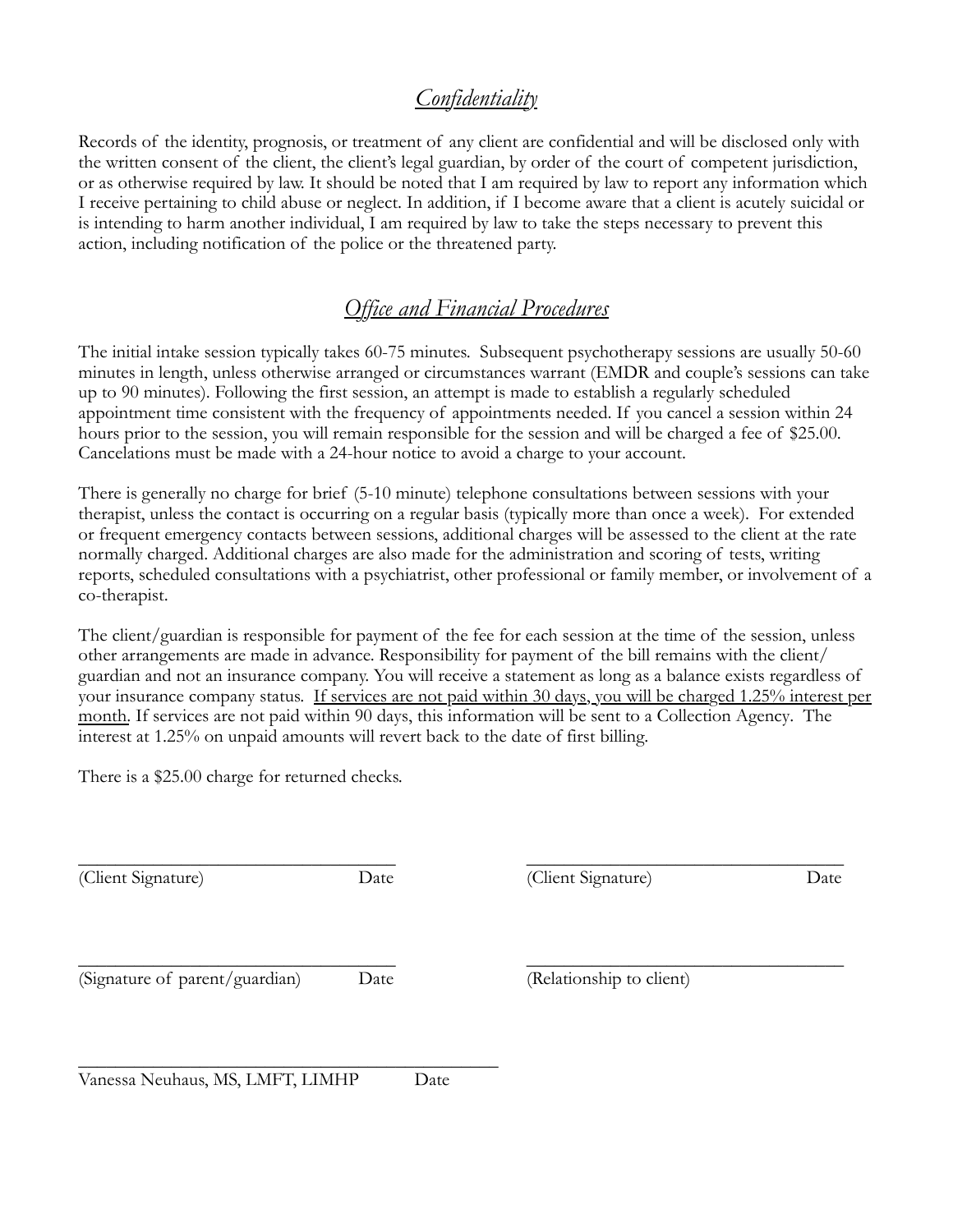Vanessa Neuhaus, M.S., LMFT, LIMHP Lincoln, Nebraska (402) 937-8410

## *Consent to Psychotherapy Treatment*

I authorize the provision of psychotherapy treatment for myself, \_\_\_\_\_\_\_\_\_\_\_\_\_\_\_\_

or for  $\frac{1}{\sqrt{2}}$  my  $\frac{1}{\sqrt{2}}$  my  $\frac{1}{\sqrt{2}}$ (specify relationship). This treatment may include such services as a diagnostic interview, pre-treatment assessment, the use of specific testing instruments, treatment planning, and individual, couple and/or family psychotherapy. I understand that my active participation in psychotherapeutic treatment and recommendations are an important component of successful treatment outcomes.

I understand that receiving therapy entails risks and benefits. Being aware that there may be potential for emotional strains, stresses, and life changes as a result of therapy, I agree to enter into the therapy process. The benefits from therapy may be that I will cope better with relationships and gain a better understanding of myself, my values, and my goals. This may lead to greater personal growth and improved relationships. I understand that NLP does not guarantee any particular results or outcome from the therapy process.

I am aware that NLP does not provide emergency services. In the event of a mental health emergency, I have been informed of phone numbers to call and local emergency resources.

I understand that the NLP uses electronic data storage and fax machines. All electronic records are subject to the same confidential restrictions and protected health information (PHI) may not be revealed or faxed to anyone outside the agency without my written permission. I understand that email will not be used for confidential communication, and may be used for scheduling purposes only.

I understand that it is reasonable and customary to arrive to appointments on time and to provide a 24-hour notice if I need to cancel a scheduled appointment. I understand that should a pattern of canceling appointments or not showing for appointments develop, NLP reserves the right to discontinue treatment and refer me (or my child) to another practitioner.

I understand that all information and records generated and obtained in the course of treatment will remain confidential within NLP and will not be released without written consent. This confidentiality will be followed according to the Health Information Portability and Accountability Act (HIPAA) and a separate HIPAA Notice will be reviewed and signed by me and placed in the file. I understand that the confidential information can be released under the following specific circumstances:

- 1) If an individual states that s/he intends to harm him/herself or others, it is the practitioner's duty to warn authorities and that person or persons at risk of harm or who have been threatened harm.
- 2) If an individual states that s/he intends to harm him/herself, it is the practitioner's duty to take whatever action is necessary and possible to protect that individual. Such action may include notifying family or the authorities.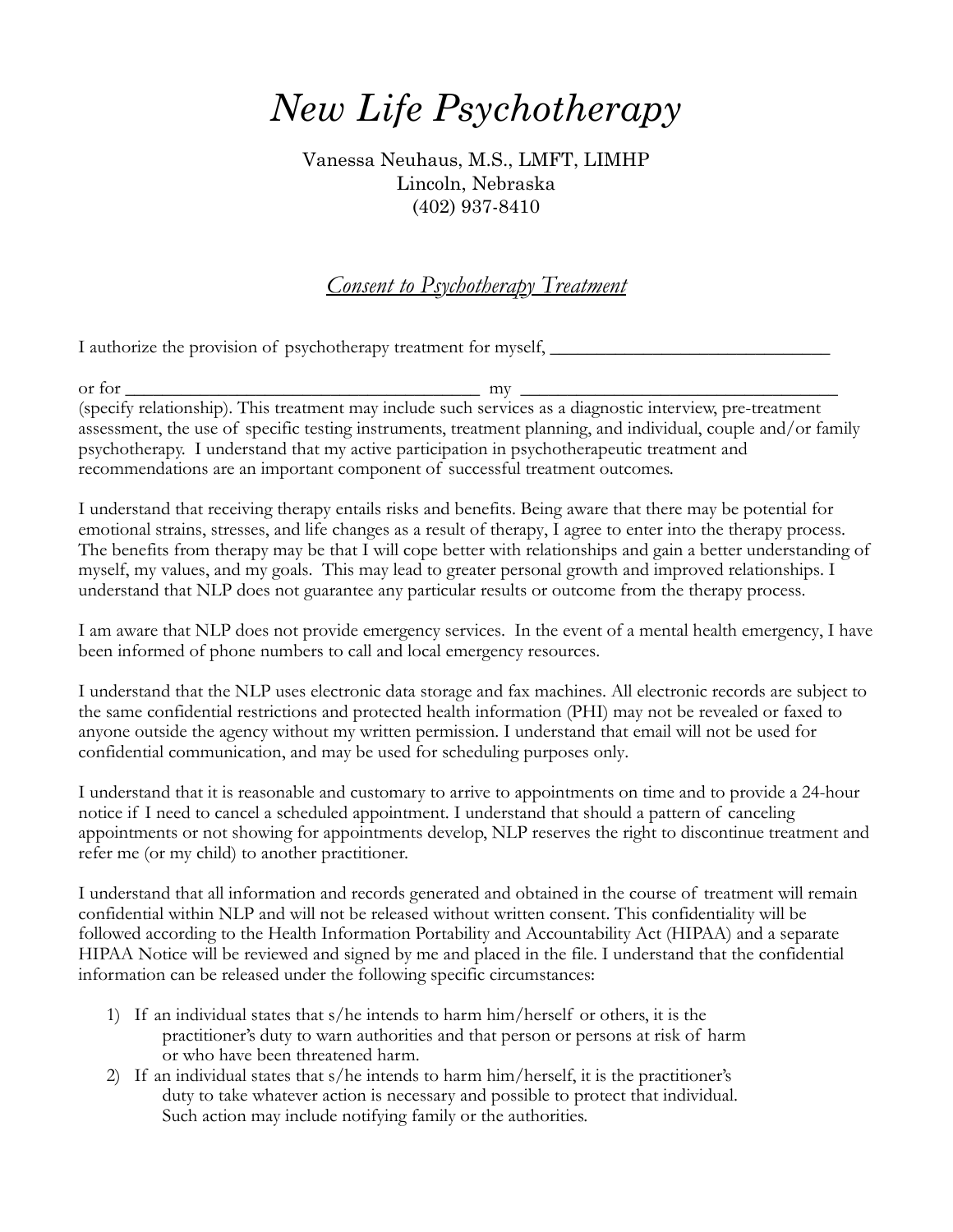- 3) If a client becomes involved in certain legal processes, medical, and behavioral health records may be subpoenaed. The practitioner's ability to protect a patient's confidentiality will be dependent on the legal situation. Records are usually subject to release in these circumstances.
- 4) If a client, during the course of treatment, informs the practitioner that a child or elderly individual is either currently being abused or has been abused in the past, it is the practitioner's legal and ethical responsibility to advise the authorities.

I understand that collaboration with any other individuals not affiliated with NLP regarding diagnosis, treatment protocol, or treatment progress will only be conducted following my written authorization.I understand audio-video taping of sessions may be recommended by NLP for treatment purposes. I have the right to decline any audio-video taping of my treatment sessions without consequence to services.

I understand that despite NLP's office location on University of Nebraska - Lincoln's East Campus, Vanessa Neuhaus as a private practitioner nor NLP are affiliated in any way with the University of Nebraska - Lincoln (UNL), The Couple and Family Clinic, The Family Resource Center, or the Marriage and Family Therapy graduate program at UNL.

The client/guardian is responsible for payment of the fee for each session at the time of the session, unless other arrangements are made in advance. Responsibility for payment of the bill remains with the client/ guardian and not an insurance company. You will receive a statement as long as a balance exists regardless of your insurance company status. If services are not paid within 30 days, you will be charged 1.25% interest per month. If services are not paid within 90 days, this information will be sent to a Collection Agency. The interest at 1.25% on unpaid amounts will revert back to the date of first billing.

I have read and understand the contents of this consent form and accept the conditions of this agreement.

| (Client Signature)               | Date | (Client Signature)       | Date |
|----------------------------------|------|--------------------------|------|
| (Signature of parent/guardian)   | Date | (Relationship to client) |      |
| Vanessa Neuhaus, MS, LMFT, LIMHP |      | Date                     |      |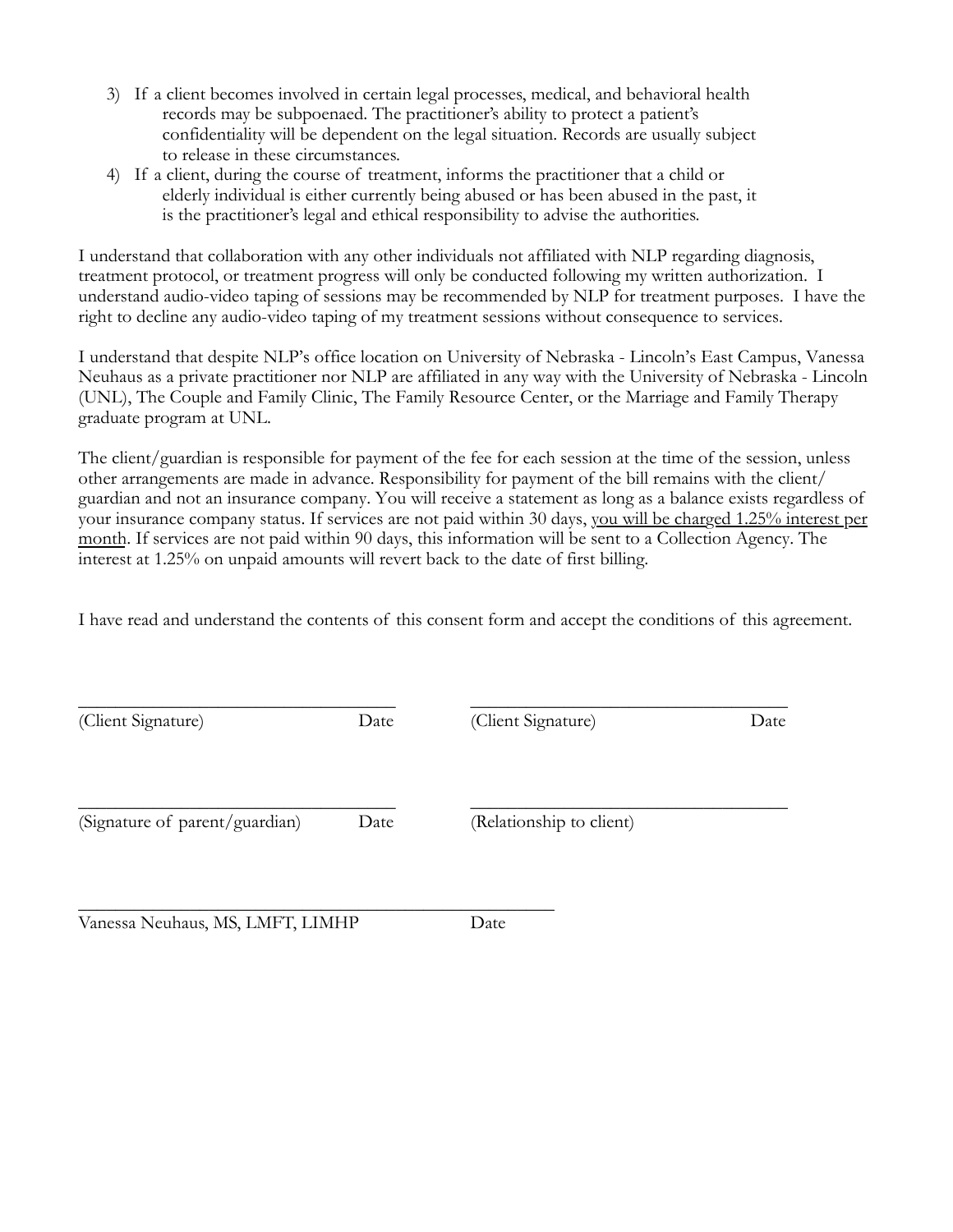Vanessa Neuhaus, M.S., LMFT, LIMHP Lincoln, Nebraska (402) 937-8410

*Intake Questionnaire*

Name of Client Letter that the state of Client Letter and Today's Date:

Client Date of Birth:

Gender Identity: ( ) Female ( ) Male ( ) Transgender ( ) Other/Prefer not to state

Sexual Identity: ( ) Asexual ( ) Bisexual ( ) Gay ( ) Heterosexual ( ) Lesbian ( ) Queer ( ) Questioning ( ) Do Not Know/Prefer Not to State

Relationship Status: ( ) Single ( ) Married ( ) Partnered/Committed Relationship ( ) Separated ( ) Divorced ( ) Widowed ( ) Other

Race: ( ) American Indian/Alaska Native ( ) Asian ( ) Black/African ( ) Native Hawaiian ( ) Other Pacific Islander ( ) Unreported/Prefer Not to Report ( ) White

Ethnicity: Do you consider yourself to be Hispanic or Latino? () Y () N () Prefer Not to Report

| City: | State: $\frac{\text{Cip:}}{\text{Cip:}}$ |  |
|-------|------------------------------------------|--|
|       |                                          |  |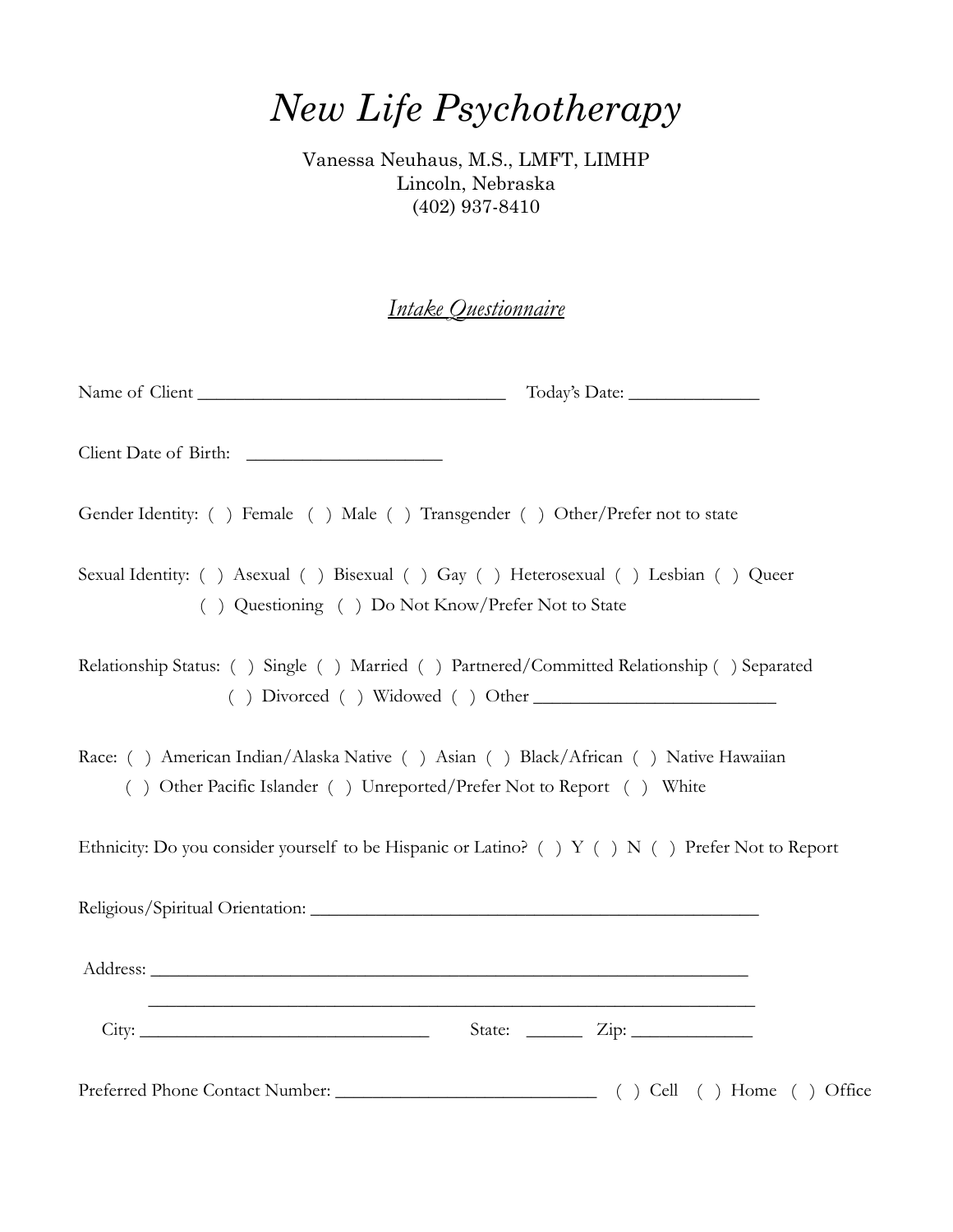Email Address: \_\_\_\_\_\_\_\_\_\_\_\_\_\_\_\_\_\_\_\_\_\_\_\_\_\_\_\_\_\_\_\_\_\_\_\_\_\_\_\_\_\_\_\_\_\_\_\_\_\_\_\_\_\_\_\_\_\_\_\_\_\_\_\_\_\_\_\_\_\_

| Would you like to receive appointment reminders via email? $( ) Y ( ) N$                             |                                                                                                                                                                       |
|------------------------------------------------------------------------------------------------------|-----------------------------------------------------------------------------------------------------------------------------------------------------------------------|
|                                                                                                      |                                                                                                                                                                       |
|                                                                                                      |                                                                                                                                                                       |
| Referred By: ( ) Family Physician ( ) Self ( ) Therapist ( ) Friend ( ) Website<br>$( )$ Other       |                                                                                                                                                                       |
|                                                                                                      |                                                                                                                                                                       |
|                                                                                                      |                                                                                                                                                                       |
| <b>Presenting Concerns and Personal Information</b>                                                  |                                                                                                                                                                       |
| What's happening that made you decide to seek psychotherapeutic services? __________________________ | ,我们也不能在这里的人,我们也不能在这里的人,我们也不能在这里的人,我们也不能在这里的人,我们也不能在这里的人,我们也不能在这里的人,我们也不能在这里的人,我们也<br>,我们也不能在这里的时候,我们也不能在这里的时候,我们也不能会在这里,我们也不能会在这里的时候,我们也不能会在这里的时候,我们也不能会在这里的时候,我们也不能会 |
| If therapy were to be successful, how would you know? How would things be different?                 |                                                                                                                                                                       |
|                                                                                                      |                                                                                                                                                                       |
| What is your work history like? () Good () Poor () Sporadic () Other                                 |                                                                                                                                                                       |
| How long do you normally keep a job? () Weeks () Months () Years                                     |                                                                                                                                                                       |
| Are you retired? ( ) Y ( ) N                                                                         |                                                                                                                                                                       |
| If yes, what kind of work do you do/did you do in the past?                                          |                                                                                                                                                                       |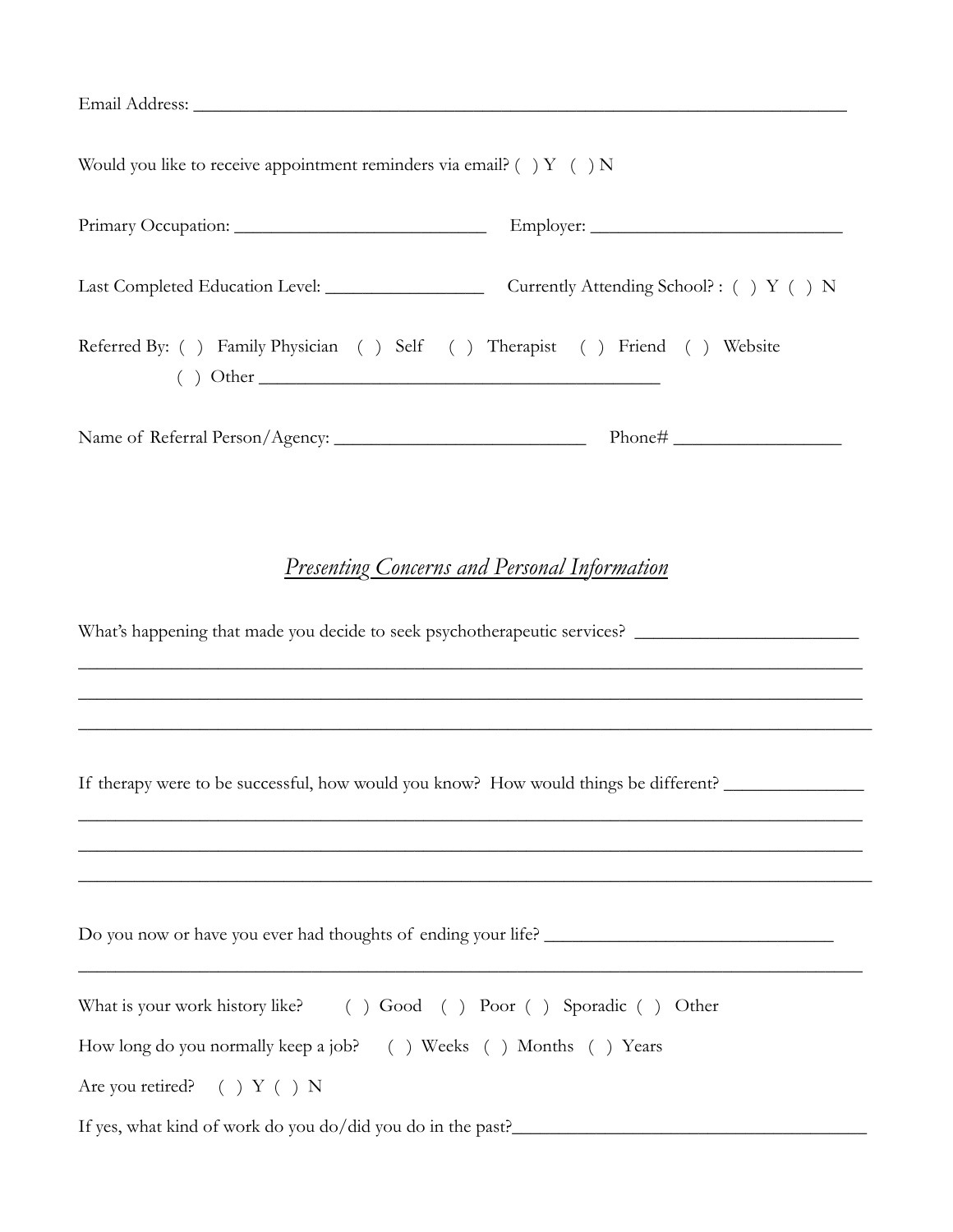| Have you ever served in the military? $( ) Y ( ) N$                                                       |
|-----------------------------------------------------------------------------------------------------------|
|                                                                                                           |
| Have you ever struggled with drug, alcohol, and/or behavioral addictions or abuse? () Y () N              |
|                                                                                                           |
|                                                                                                           |
| Are you the survivor of a traumatic event? () Y () N                                                      |
|                                                                                                           |
|                                                                                                           |
| Have you you ever been arrested? $( ) Y ( ) N$<br>IF NO SKIP TO NEXT SECTION                              |
| If yes, how many times?<br>In the past month? $( ) Y ( ) N$                                               |
| In the past year? $( ) Y ( ) N$                                                                           |
|                                                                                                           |
|                                                                                                           |
| Were you ever sentenced for a crime? $( ) Y ( ) N$                                                        |
| If yes, number of prison sentences served?                                                                |
| What year(s) did this occur?<br>Are you currently or have you ever been on probation or parole? () Y () N |
| If yes, what is the name of your attorney or probation officer?                                           |
|                                                                                                           |

# *Family Information and History*

| Client's Spouse/Partner (if applicable): |               |
|------------------------------------------|---------------|
| Age: Occupation:                         |               |
|                                          | Phone Number: |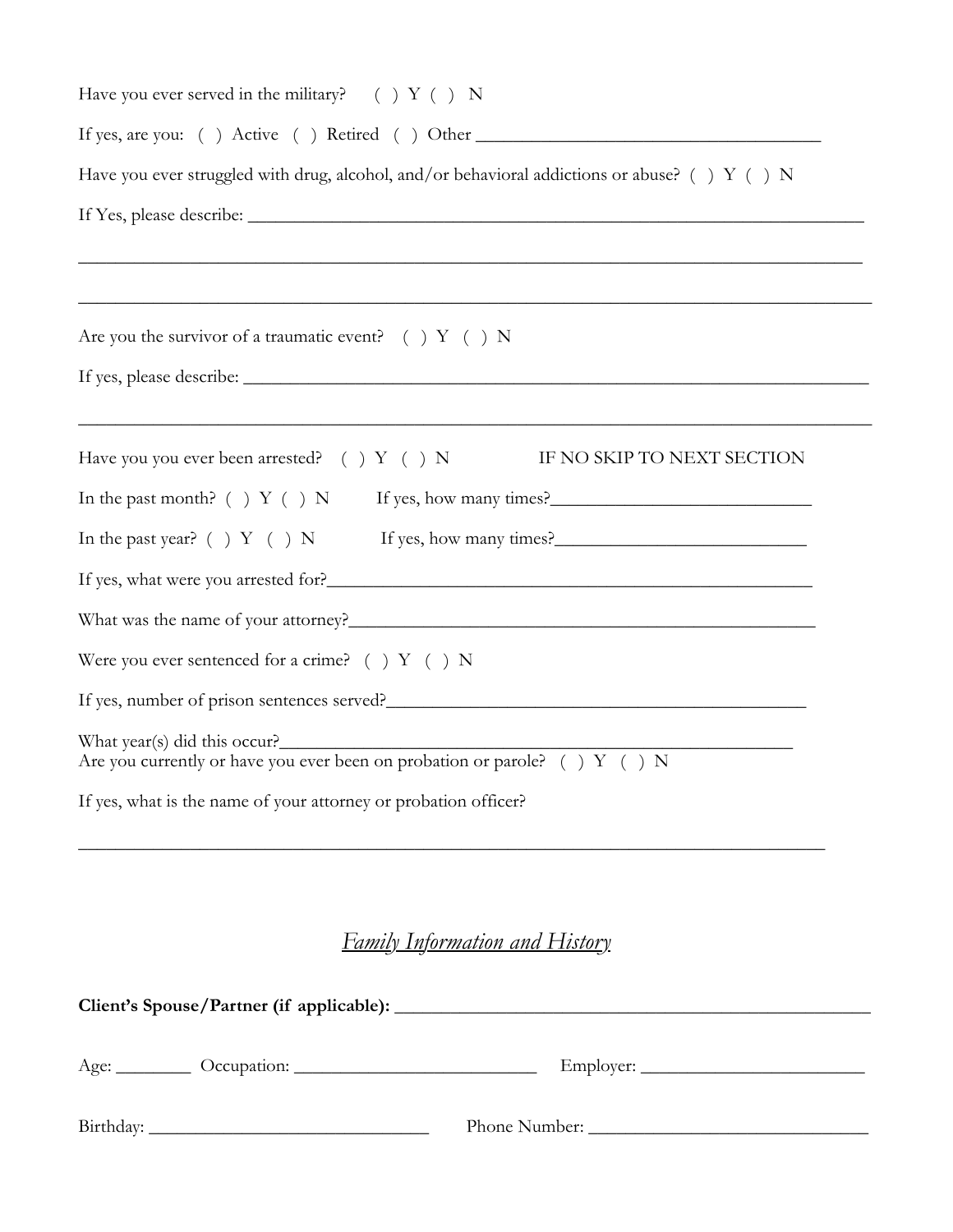#### **If Living W/ Parents:**

| Name(s) of other Pertinent Family Birthday                                                                                                                                                                | Gender                                                                                                                                                                                                                                                                                                                                                                                                                                                                     | School/College/Employed                                                                                               |
|-----------------------------------------------------------------------------------------------------------------------------------------------------------------------------------------------------------|----------------------------------------------------------------------------------------------------------------------------------------------------------------------------------------------------------------------------------------------------------------------------------------------------------------------------------------------------------------------------------------------------------------------------------------------------------------------------|-----------------------------------------------------------------------------------------------------------------------|
|                                                                                                                                                                                                           |                                                                                                                                                                                                                                                                                                                                                                                                                                                                            | <u> 1989 - Johann Harry Harry Harry Harry Harry Harry Harry Harry Harry Harry Harry Harry Harry Harry Harry Harry</u> |
| 2. $\overline{\phantom{a}}$                                                                                                                                                                               | $\sim$ 100 $\sim$                                                                                                                                                                                                                                                                                                                                                                                                                                                          | <u> Alexandria de la contrada de la contrada de la contrada de la contrada de la contrada de la contrada de la c</u>  |
|                                                                                                                                                                                                           | $\begin{array}{c} \begin{array}{c} \begin{array}{c} \begin{array}{c} \end{array} \\ \end{array} \end{array} \end{array} \end{array}$                                                                                                                                                                                                                                                                                                                                       | <u> 1989 - Johann Barnett, fransk politiker (</u>                                                                     |
|                                                                                                                                                                                                           | $\frac{1}{2} \left( \frac{1}{2} \right) \left( \frac{1}{2} \right) \left( \frac{1}{2} \right) \left( \frac{1}{2} \right) \left( \frac{1}{2} \right) \left( \frac{1}{2} \right) \left( \frac{1}{2} \right) \left( \frac{1}{2} \right) \left( \frac{1}{2} \right) \left( \frac{1}{2} \right) \left( \frac{1}{2} \right) \left( \frac{1}{2} \right) \left( \frac{1}{2} \right) \left( \frac{1}{2} \right) \left( \frac{1}{2} \right) \left( \frac{1}{2} \right) \left( \frac$ | <u> 1980 - Andrea Andrew Maria (h. 1980).</u>                                                                         |
| Is there any history of mental illness on either side of your family? ______________________________                                                                                                      |                                                                                                                                                                                                                                                                                                                                                                                                                                                                            |                                                                                                                       |
| <u> 1989 - Andrea Santa Andrea Santa Andrea Santa Andrea Santa Andrea Santa Andrea Santa Andrea Santa Andrea San</u><br>,我们也不能在这里的时候,我们也不能在这里的时候,我们也不能在这里的时候,我们也不能会在这里的时候,我们也不能会在这里的时候,我们也不能会在这里的时候,我们也不能 |                                                                                                                                                                                                                                                                                                                                                                                                                                                                            |                                                                                                                       |
| Has any one in your family ever struggled with alcohol and/or drug abuse/addiction or behavioral addictions<br>(gambling, internet, pornography, etc.)?                                                   |                                                                                                                                                                                                                                                                                                                                                                                                                                                                            | ,我们也不能在这里的人,我们也不能在这里的人,我们也不能在这里的人,我们也不能在这里的人,我们也不能在这里的人,我们也不能在这里的人,我们也不能在这里的人,我们也                                     |
| Has any significant person or family member entered or left your life in the last 90 days? () Y () N                                                                                                      |                                                                                                                                                                                                                                                                                                                                                                                                                                                                            |                                                                                                                       |
| How are the relationships in your family? () Good () Fair () Poor () Close () Stressful                                                                                                                   |                                                                                                                                                                                                                                                                                                                                                                                                                                                                            |                                                                                                                       |
| Distant ( ) Other                                                                                                                                                                                         |                                                                                                                                                                                                                                                                                                                                                                                                                                                                            |                                                                                                                       |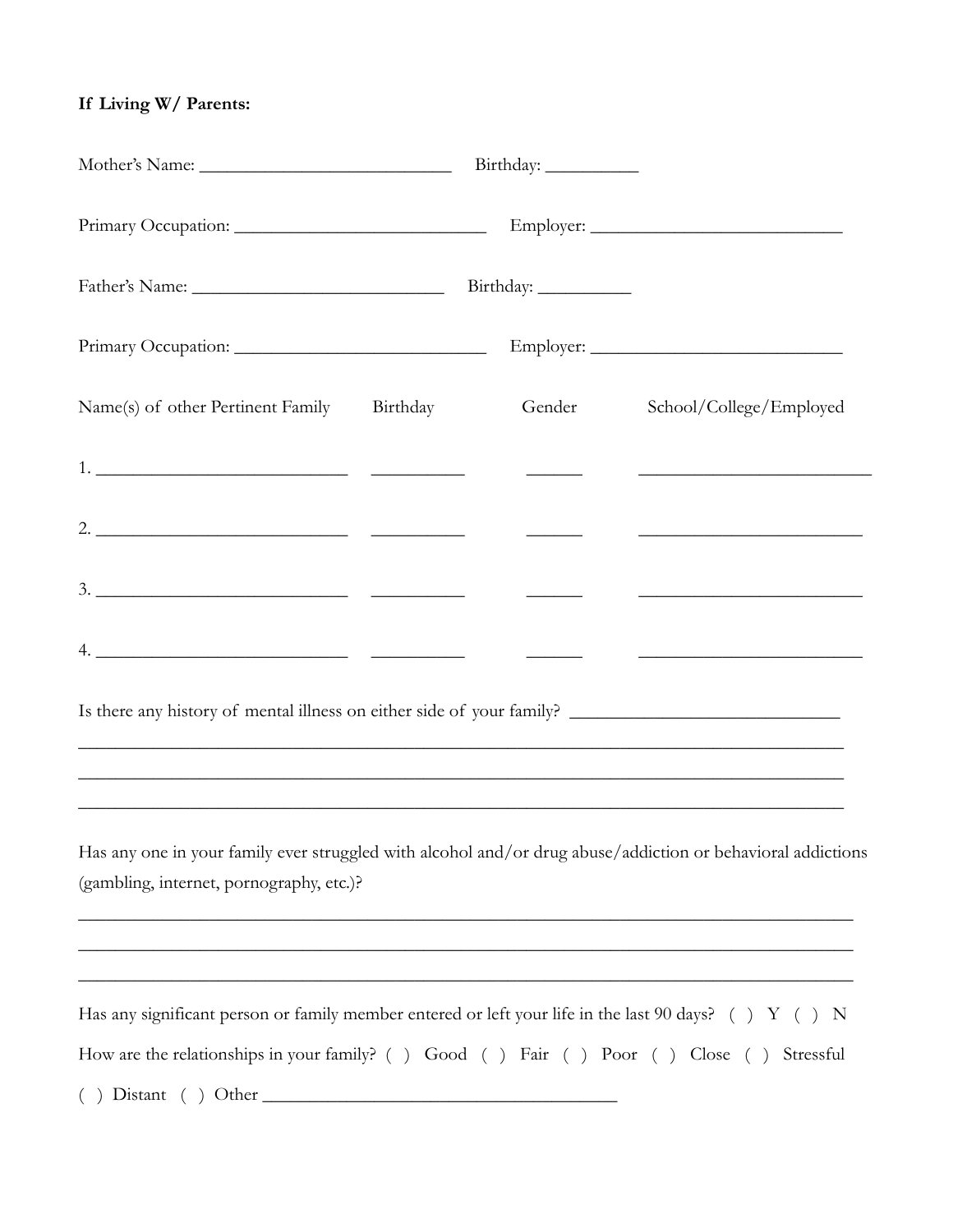How are the relationships in your support system (friends, extended family, etc.?) () Good () Fair

( ) Poor ( ) Close ( ) Stressful ( ) Distant ( ) Other \_\_\_\_\_\_\_\_\_\_\_\_\_\_\_\_\_\_\_\_\_\_\_\_\_

|                                                                                                            | Conflict | Abuse                 | Stress            | Loss | Other |
|------------------------------------------------------------------------------------------------------------|----------|-----------------------|-------------------|------|-------|
| Are there any problems in your family now?                                                                 | ( )      |                       | $( ) ( ) ( )$     |      | ( )   |
| Were there any problems with your family in the past?                                                      | ( )      |                       | $( )$ $( )$ $( )$ |      | ( )   |
| Are there any problems in your support system now?                                                         |          | $( ) ( ) ( ) ( ) ( )$ |                   |      | ( )   |
| Were there any problems with your support system in the past?                                              | ( )      |                       | $( )$ $( )$ $( )$ |      | ( )   |
|                                                                                                            |          |                       |                   |      |       |
|                                                                                                            |          |                       |                   |      |       |
| <u>Client Medical Information</u>                                                                          |          |                       |                   |      |       |
|                                                                                                            |          |                       |                   |      |       |
|                                                                                                            |          |                       |                   |      |       |
|                                                                                                            |          |                       |                   |      |       |
| Have you seen a Mental Health Professional Before? () Y () N<br>If Yes, Name, When, & Reason for Changing: |          |                       |                   |      |       |
|                                                                                                            |          |                       |                   |      |       |

\_\_\_\_\_\_\_\_\_\_\_\_\_\_\_\_\_\_\_\_\_\_\_\_\_\_\_\_\_\_\_\_\_\_\_\_\_\_\_\_\_\_\_\_\_\_\_\_\_\_\_\_\_\_\_\_\_\_\_\_\_\_\_\_\_\_\_\_\_\_\_\_\_\_\_\_\_\_\_\_\_\_\_\_\_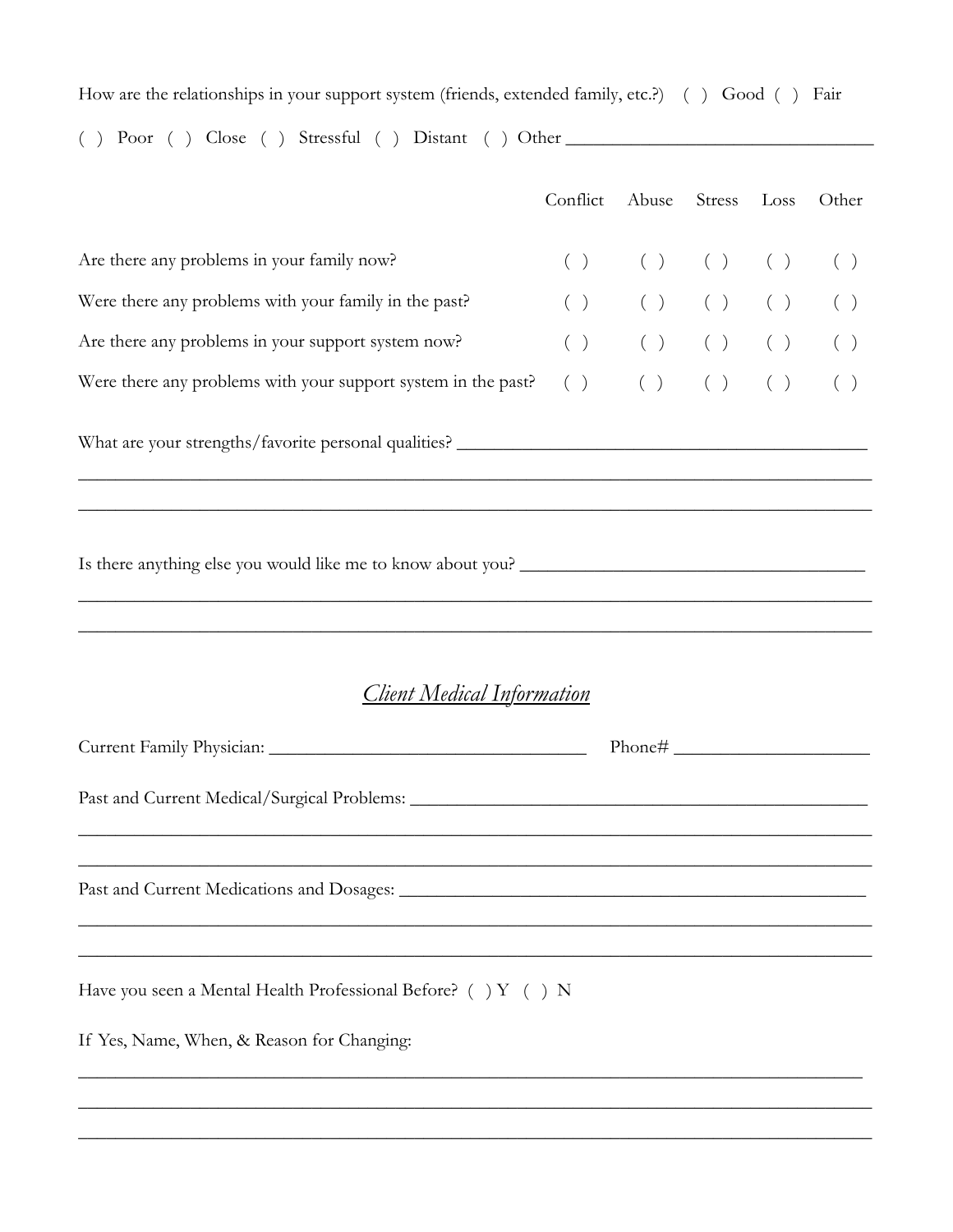| Are you currently pregnant? $( ) Y ( ) N$                                                         |
|---------------------------------------------------------------------------------------------------|
|                                                                                                   |
| Are you at risk for HIV/aids/sexually transmitted diseases (unsafe sex, using needles)? () Y () N |
|                                                                                                   |
|                                                                                                   |
| Has your physical health kept you from participating in activities? $( ) Y ( ) N$                 |
|                                                                                                   |
|                                                                                                   |
|                                                                                                   |

| (Client Signature)               | Date | (Client Signature)       | Date |
|----------------------------------|------|--------------------------|------|
| (Signature of parent/guardian)   | Date | (Relationship to client) |      |
| Vanessa Neuhaus, MS, LMFT, LIMHP |      | Date                     |      |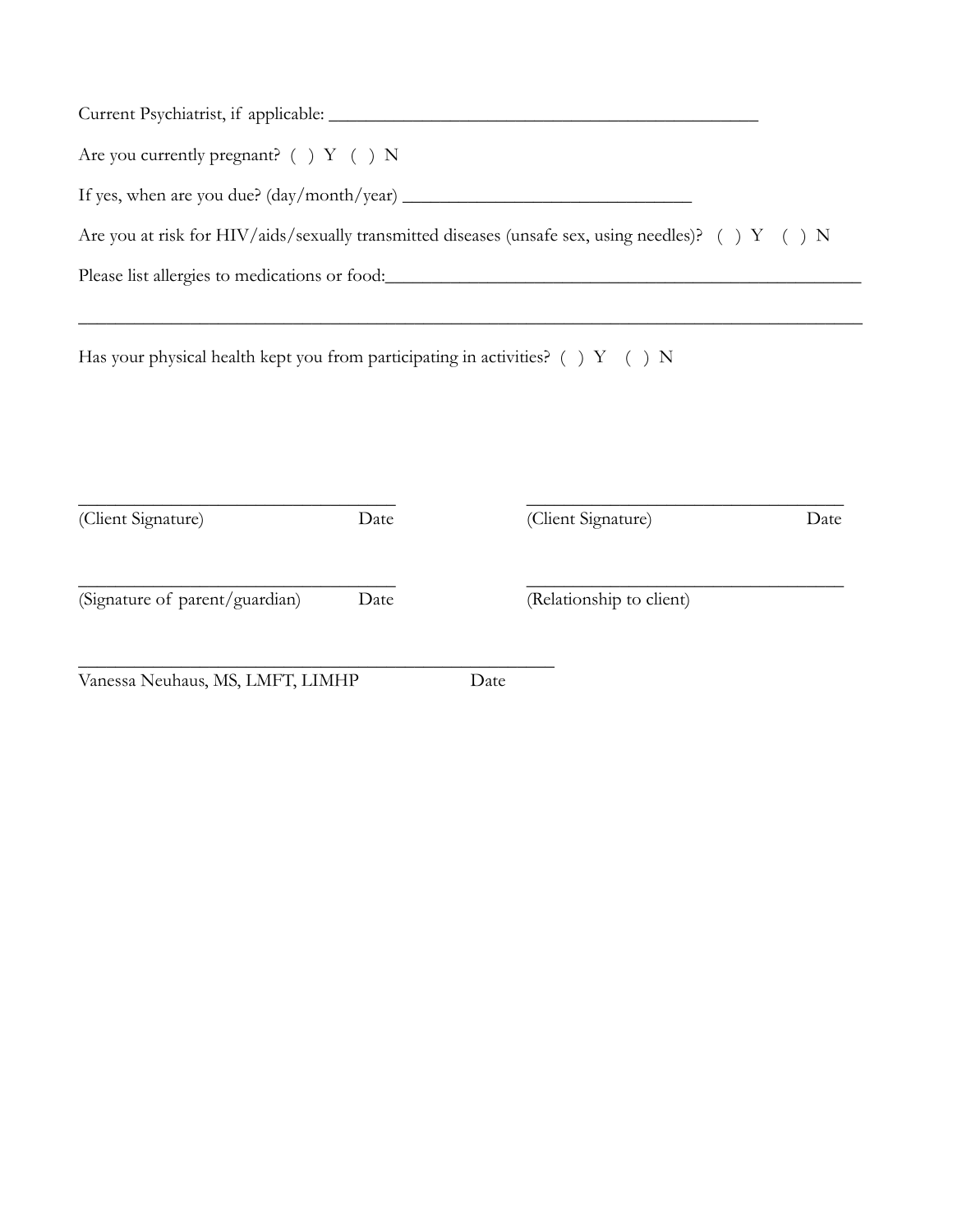Vanessa Neuhaus, M.S., LMFT, LIMHP Lincoln, Nebraska (402) 937-8410

### *HIPAA Notice of Privacy Practices*

#### THIS NOTICE DESCRIBES HOW MEDICAL INFORMATION ABOUT YOU MAY BE USED AND DISCLOSED AND HOW YOU CAN GET ACCESS TO THIS INFORMATION. PLEASE REVIEW IT CAREFULLY.

NLP has adopted the following policies and procedures for protection of the privacy of the people served.

### *My Obligation to You*

NLP respects your privacy. This is part of my code of ethics. I am required by law to maintain the privacy of "protected health information" about you, to notify you of my legal duties and your legal rights, and to follow the privacy policies described in this notice. "Protected health information" means any information I create or receive that identifies you and relates to your health or payment for services to you.

This Notice of Privacy Practices describes how I may use and disclose your protected health information (PHI) to carry out *treatment*, *payment,* or *healthcare operations* and for *other purposes that are permitted or required by law*. It also describes your rights to access and control your protected health information. "Protected health information" is information about you, including demographic information, that may identify you and that relates to your past, present, or future physical or mental health or condition and related health care services. Your protected health information may be used and disclosed by the therapist for the purpose of providing psychotherapy services to you, for payment of bills, or other uses required by law.

Treatment: I will use and disclose your protected health information to provide, coordinate, or manage your treatment and any related services with written consent from you. At times, collaboration with other licensed mental health practitioners may be utilized so that I may provide you with systemic, ethical, and well-informed psychotherapeutic care. Only general information related to the dynamics of your presenting problems will be disclosed; your PHI is kept in strict confidentiality in these circumstances.

Payment: Your protected health information will be used, as needed, to obtain payment for your health care services. For example, sending information to collection agencies in the event of unpaid invoices.

Healthcare Operations: I may use or disclose, as-needed, your protected health information in order to support the activities of the practice. These activities include, but are not limited to, quality assessment activities, employee review activities, training, licensing, and conducting or arranging for other business activities. For example, I may use a sign-in sheet at the registration desk where you will be asked to sign your name and indicate your provider. I may also call you by name in the waiting room when I am ready to see you. I may use or disclose your protected health information, as necessary, to contact you to remind you of your appointment. I may use or disclose your protected health information in the following situations without your authorization. These situations include: as required by Law, Public Health issues as required by law, Communicable Diseases as required by law.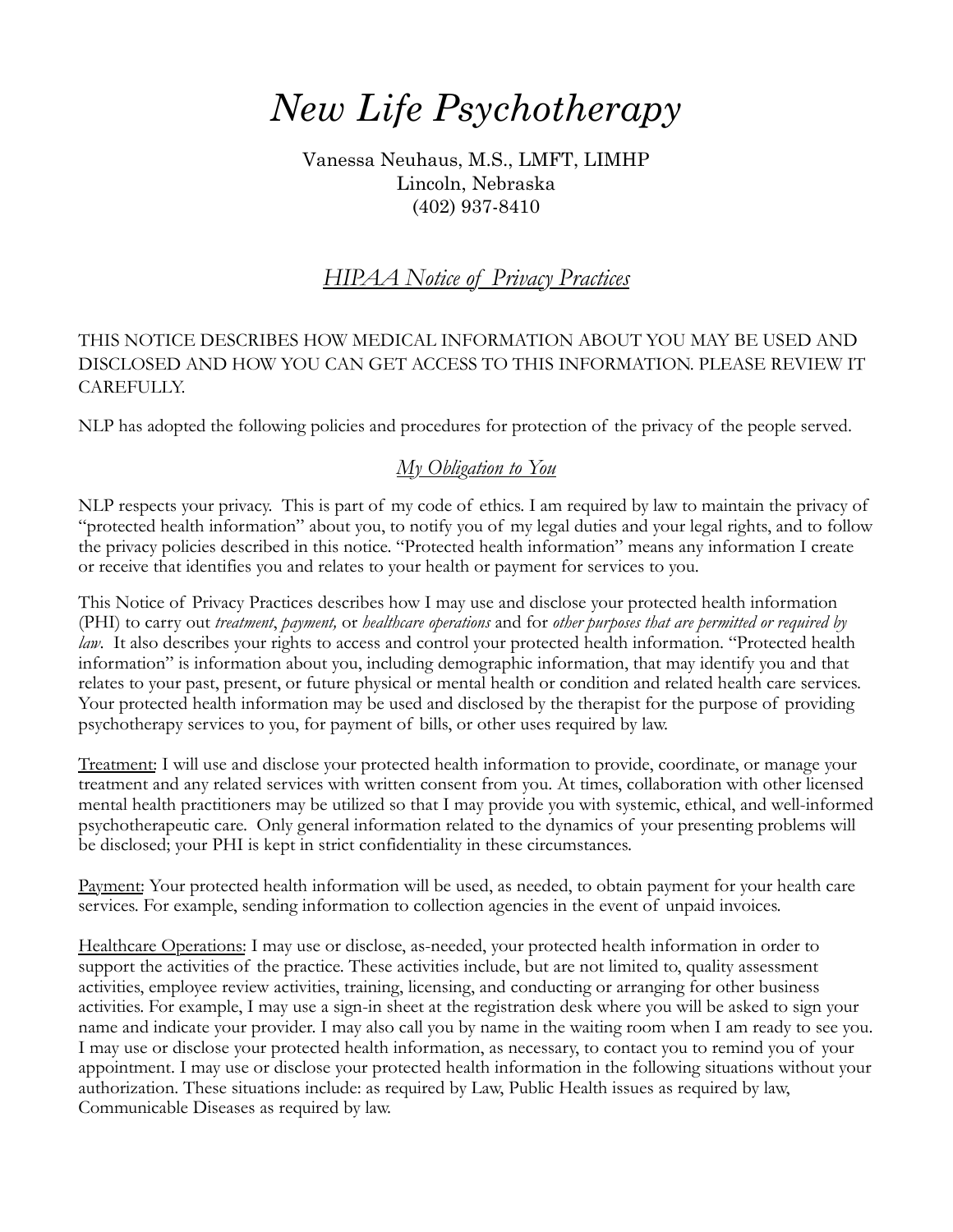Other Purposes Permitted or Required by Law: Other permitted and required uses and disclosures will be made only with your consent, authorization or opportunity to object unless required by law. You may revoke releases of information, at any time, in writing, except to the extent that I have already taken an action in reliance on the use or disclosure indicated in the authorization.

### *Your Rights*

Following is a statement of your rights with respect to your protected health information.

- You have the right to inspect and copy your protected health information. Under federal law, however, you may not inspect or copy the following records; psychotherapy notes, information compiled in reasonable anticipation of, or use in, a civil, criminal, or administrative action or proceeding, and protected health information that is subject to law that prohibits access to protected health information.
- You have the right to request a restriction of your protected health information. This means you may ask us not to use or disclose any part of your protected health information for the purposes of treatment, payment, or healthcare operations. You may also request that any part of your protected health information not be disclosed to family members or friends who may be involved in your care or for notification purposes as described in this Notice of Privacy Practices. Your request must state the specific restriction requested and to whom you want the restriction to apply.

Your provider is not required to agree to a restriction that you may request. If your provider believes it is in your best interest to permit use and disclosure of your protected health information, your protected health information will not be restricted. You then have the right to use another Healthcare Professional.

- You have the right to request to receive confidential communications from us by alternative means or at an alternative location. For example, you may request that I use another phone number to contact you than that which has been provided previously.
- You have the right to obtain a paper copy of this notice from us, upon request, even if you have agreed to accept this notice alternatively, i.e. electronically.
- You may have the right to have your therapist amend your protected health information. If I deny your request for amendment, you have the right to file a statement of disagreement with me and I may prepare a rebuttal to your statement and will provide you with a copy of any such rebuttal.
- You have the right to receive an accounting of certain disclosures I have made, if any, of your protected health information. I reserve the right to change the terms of this notice and will inform you by mail of any changes. You then have the right to object or withdraw as provided in this notice.

#### **Complaints**

You may complain to me or to the State Department of Health and Human Services if you believe your privacy rights have been violated by NLP. You may file a complaint with me by notifying me of your complaint. **I will not retaliate against you for filing a complaint.**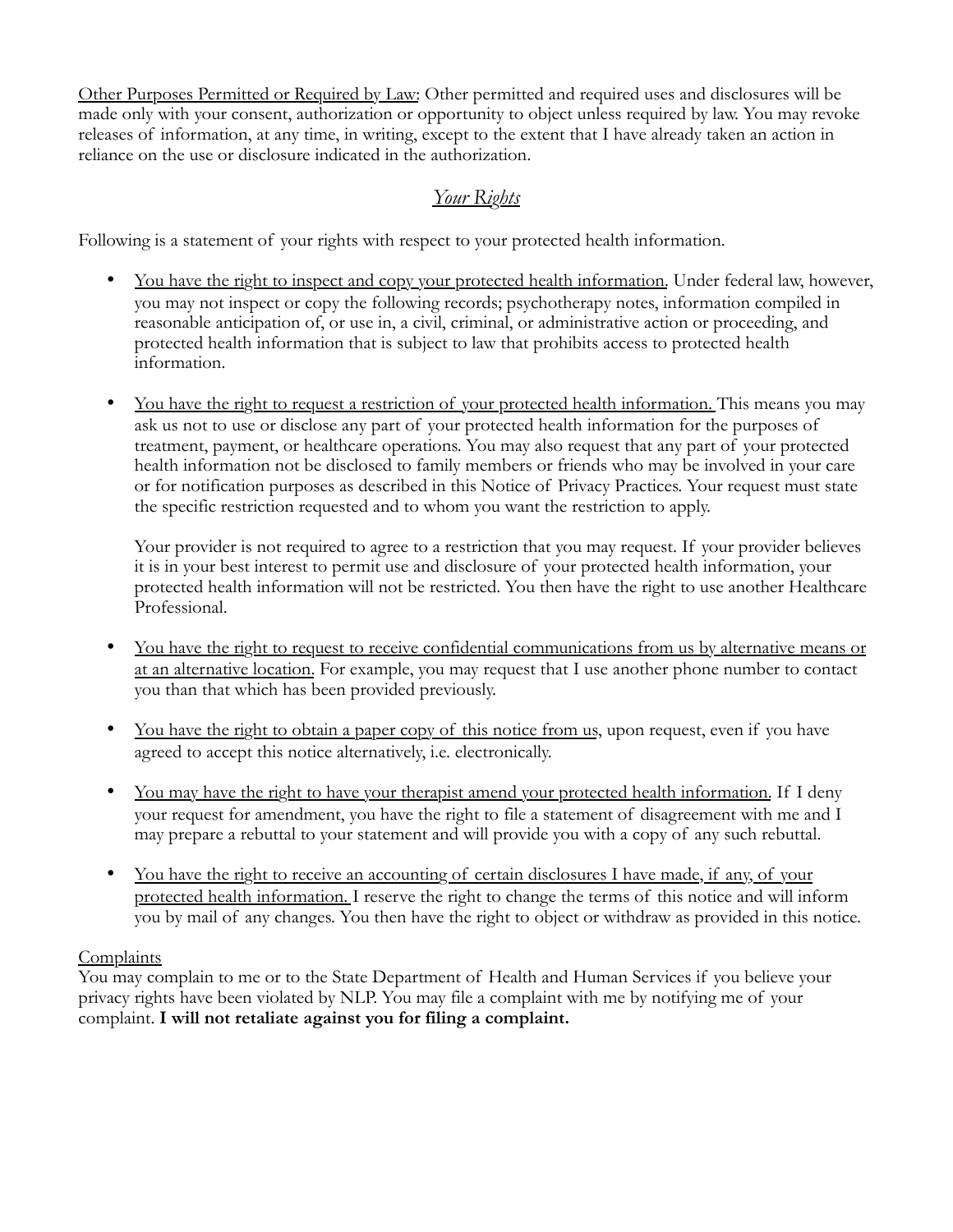#### Vanessa Neuhaus, M.S., LMFT, LIMHP Lincoln, Nebraska (402) 937-8410

## *Receipt of HIPAA Privacy Practices*

Name of Client:

By signing this form I verify that I (initial which applies)

\_\_\_\_\_\_\_\_\_\_\_: received a copy of the HIPAA notice of privacy practices for NLP and have reviewed and agree to the policies described therein.

\_\_\_\_\_\_\_\_\_\_\_: received a copy of the HIPAA notice of privacy practices for NLP and have reviewed them but do **NOT** agree to the policies described therein.

\_\_\_\_\_\_\_\_\_\_\_: was sent the HIPAA notice of privacy practices by mail from NLP and have reviewed them and agree to the policies described therein on.

I understand that by signing this document I am verifying that I am aware of the HIPAA rights and responsibilities.

| (Client Signature)               | Date | (Client Signature)       | Date |
|----------------------------------|------|--------------------------|------|
| (Signature of parent/guardian)   | Date | (Relationship to client) |      |
| Vanessa Neuhaus, MS, LMFT, LIMHP |      | Date                     |      |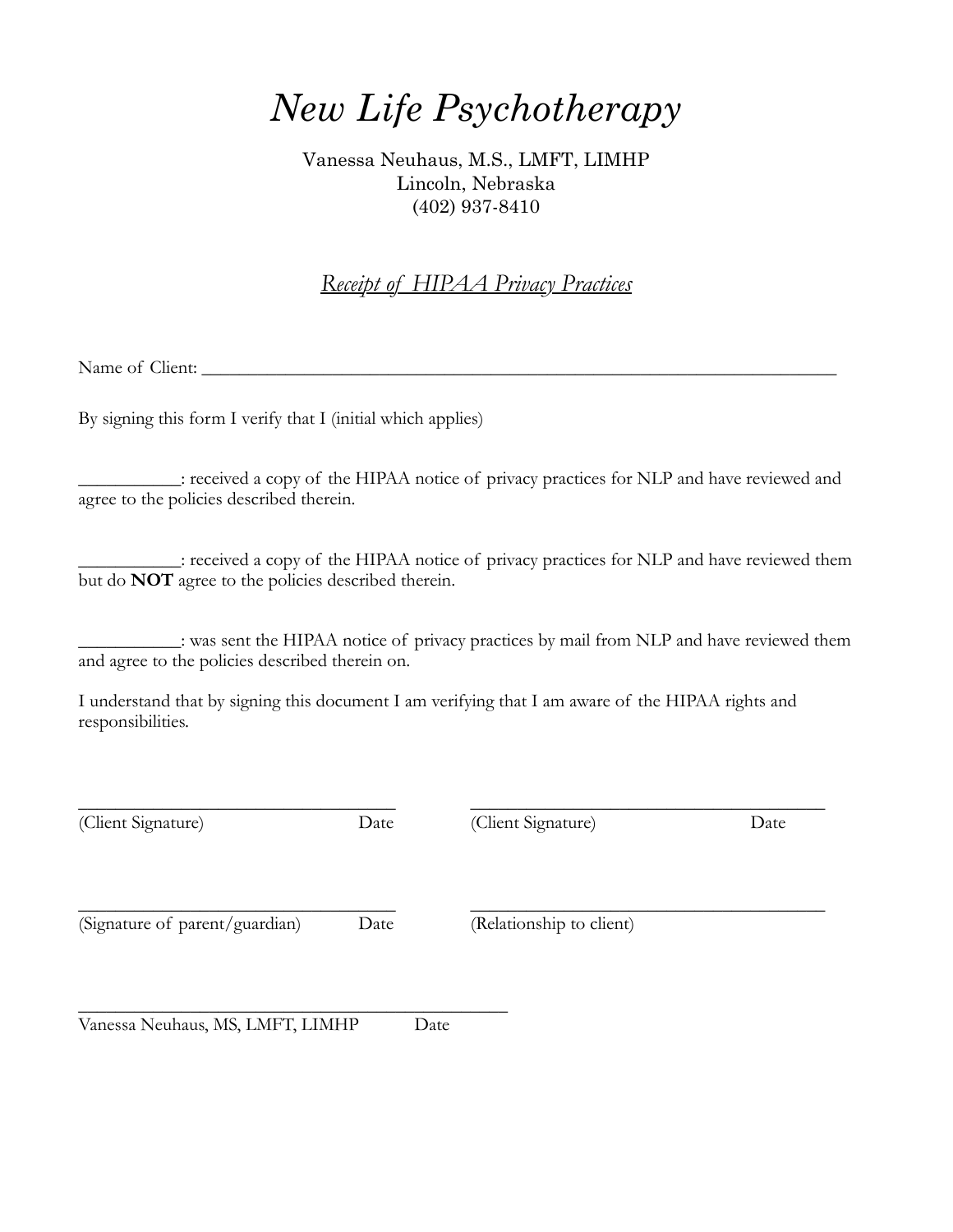Vanessa Neuhaus, M.S., LMFT, LIMHP Lincoln, Nebraska (402) 937-8410

*Payment for Services Contract*

Today's Date: \_\_\_\_\_\_\_\_\_\_\_\_\_\_\_\_\_\_\_

Name of Client:

| I understand that my fee will be |      | \$75 for my Initial Intake Session.  |
|----------------------------------|------|--------------------------------------|
|                                  | \$50 | per Session thereafter (50 - 60 min) |

I understand that I am assuming responsibility for payment of my bill at the time of the session, unless other arrangements are made and herein specified. I agree that NLP may release my name to any necessary party in the course of obtaining payment.

Payment of the bill to NLP is the client's responsibility. There is a \$25.00 charge for returned checks.

Signature of this contract authorizes payment of medical benefits to NLP for services rendered.

| (Client Signature)               | Date | (Client Signature)       | Date |
|----------------------------------|------|--------------------------|------|
| (Signature of parent/guardian)   | Date | (Relationship to client) |      |
| Vanessa Neuhaus, MS, LMFT, LIMHP |      | Date                     |      |